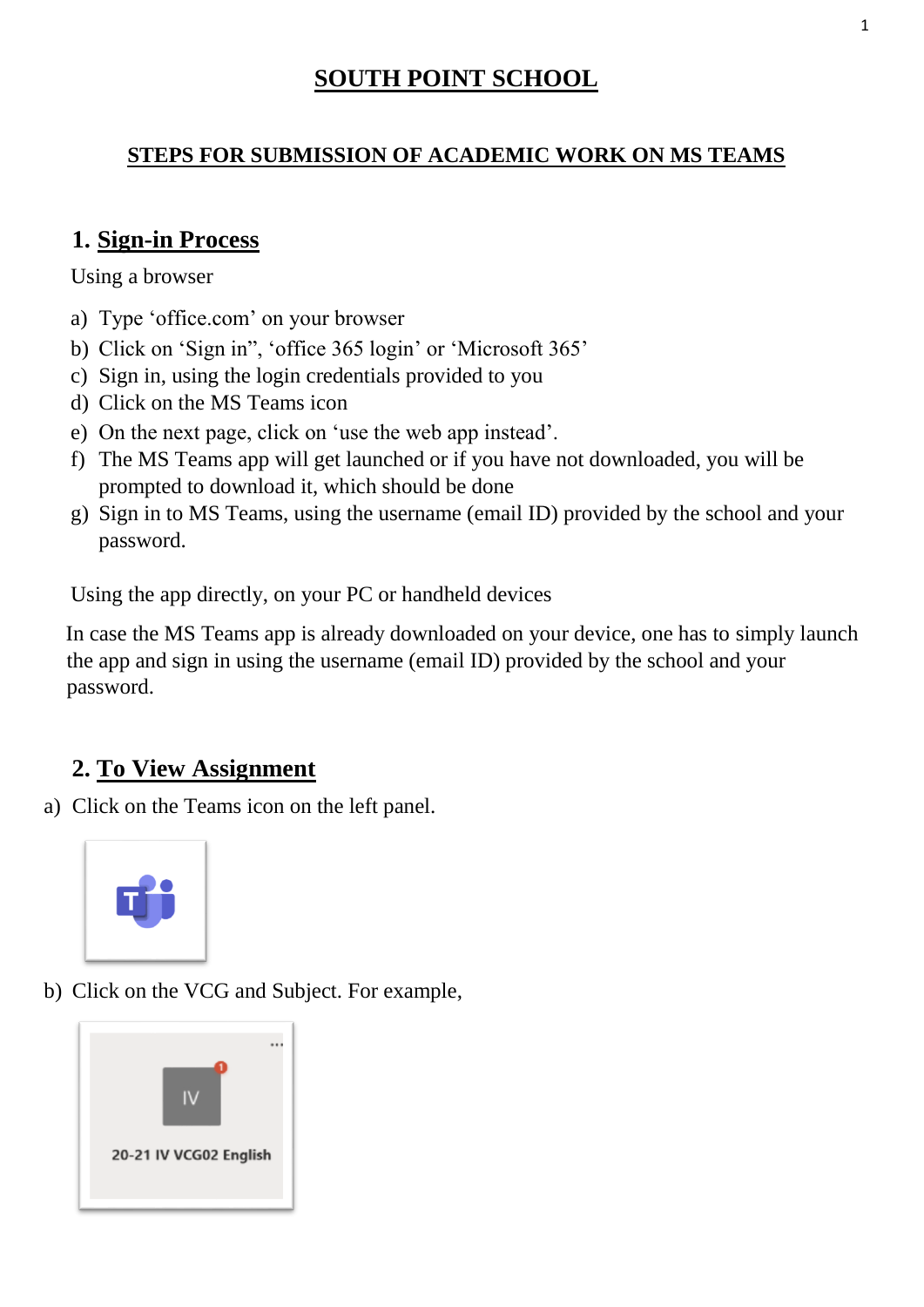c) Once inside the Team, click on 'view assignment' (the one which has to be worked out by the student and submitted). Aternatively, you may click on the Assignments icon on the left pane and reach this step



d) After this page (shown in the picture below) opens, click in the assignment box to view the same.

| <b>Back</b>                                                                                                             |                              | L5, | <b>Turn in</b> |
|-------------------------------------------------------------------------------------------------------------------------|------------------------------|-----|----------------|
| <b>Assignment No. 38</b><br>$\circledcirc$ English Grammar<br>Due tomorrow at 11:59 PM .<br>Closes tomorrow at 11:59 PM | Points<br>15 points possible |     |                |
| Instructions<br>Work neatly. Attach your work in PDF form                                                               |                              |     |                |
| Reference materials                                                                                                     |                              |     |                |
| CLASS IV ENGLISH -- ASSIGNMENT NO. 38.pc ***                                                                            |                              |     |                |
| My work                                                                                                                 |                              |     |                |
| P.<br>Add work                                                                                                          |                              |     |                |

# **3. To Complete the Assignment**

- a) Read the instructions carefully, including the format of submission. Work may be required to be submitted in pdf or jpeg format or in Word document format.
- b) Work out the assignment as per instructions and click a picture of the work
- c) Save it in the pdf / jpeg format (as per instructions) in the specified subject folder on your device. The saved file should bear the child's name.
- d) Work can also be saved in MS Word format if specified by the teacher.

## **4. To Submit the Assignment**

- e) Click on 'Add work'.
- f) Click on 'upload from this device'.
- g) Choose the file from the device (from the location where it has been saved) and click on

'done'.

h) The page will appear as shown below: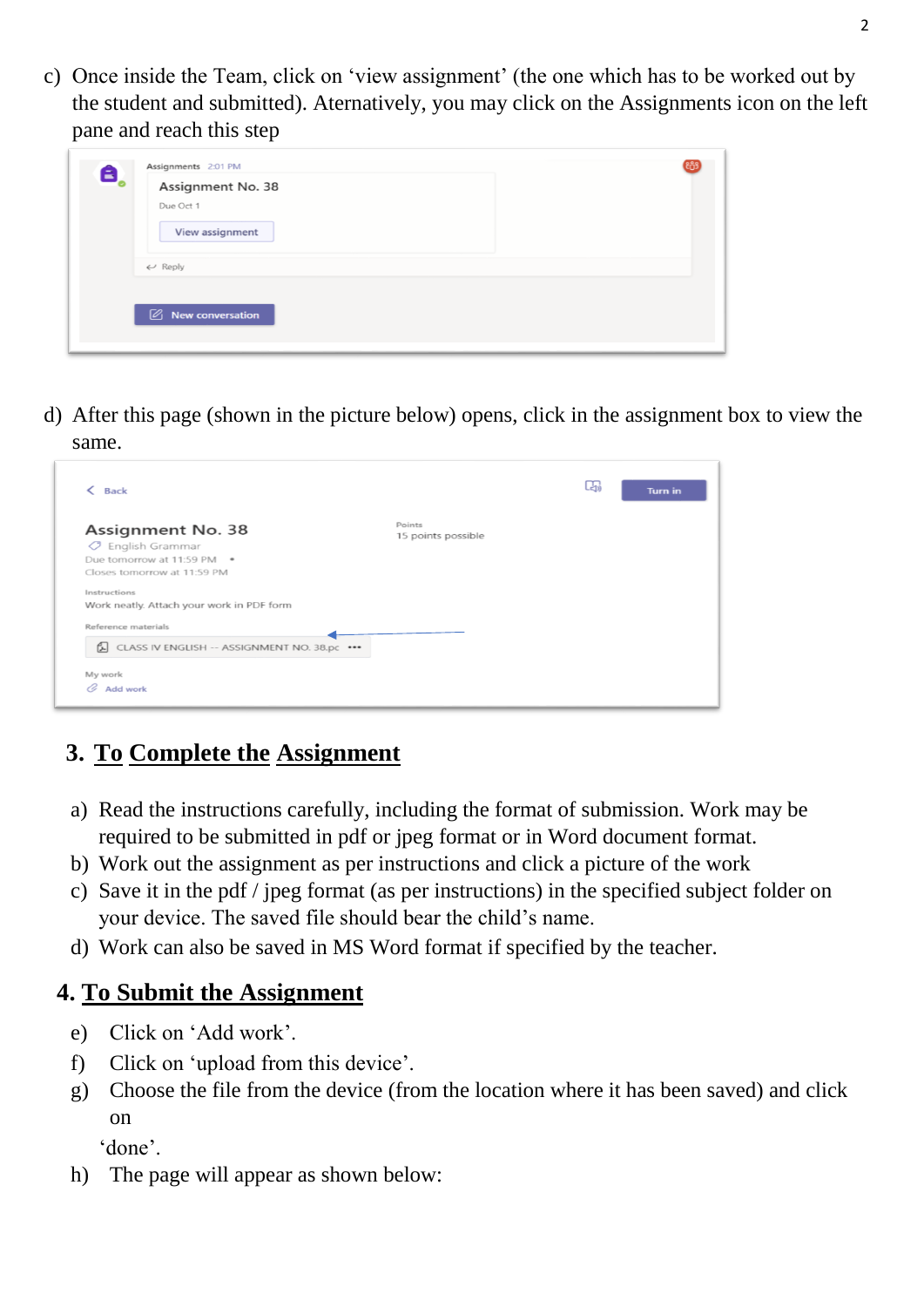| Points<br>Assignment No. 38 $\oslash$ English Grammar<br>15 points possible<br>Due tomorrow at 11:59 PM · Closes tomorrow at 11:59 PM<br>Instructions<br>Work neatly. Attach your work in PDF form<br>Reference materials<br>CLASS IV ENGLISH -- ASSIGNMENT NO. 38.pdf<br><br>My work<br>Class IV English -- Answer Key to Assignment No.38.pdf<br> | $\langle$ Back        | Lhi | <b>Turn in</b> |
|-----------------------------------------------------------------------------------------------------------------------------------------------------------------------------------------------------------------------------------------------------------------------------------------------------------------------------------------------------|-----------------------|-----|----------------|
|                                                                                                                                                                                                                                                                                                                                                     |                       |     |                |
|                                                                                                                                                                                                                                                                                                                                                     |                       |     |                |
|                                                                                                                                                                                                                                                                                                                                                     |                       |     |                |
|                                                                                                                                                                                                                                                                                                                                                     |                       |     |                |
|                                                                                                                                                                                                                                                                                                                                                     |                       |     |                |
|                                                                                                                                                                                                                                                                                                                                                     |                       |     |                |
|                                                                                                                                                                                                                                                                                                                                                     | $\mathscr Q$ Add work |     |                |

i) Click on 'Turn in' to submit the work.

Once submitted, the student should not attempt to resubmit the assignment unless instructed by the teacher. Any resubmitted assignment without permission will be treated as invalid.

## **5. To View the Corrected Assignment**

After the work is corrected and returned by the teacher on MS Teams, the remarks and marks (if any) can be viewed by clicking on the assignment.

The teacher may also return the corrected assignment through the chat feature of MS Teams depending on the format of the assignment and in that case, it can be viewed by clicking on 'chat'.

# **6. For Typing in Vernacular Word Document if required**

a) One can install the avro keyboard on your Windows PC by downloading it from the following link and click on the toggle keyboard mode to type in vernacular **Bengali**. <https://avro-keyboard.en.softonic.com/download>

|                  | English                                               |   |           |
|------------------|-------------------------------------------------------|---|-----------|
|                  | Toggle keyboard mode                                  |   | $2$ Share |
| d                | Dock to top<br>Jump to system tray                    |   |           |
| <b>WHEE</b><br>t | Select keyboard layout<br>Avro Mouse - Click 'n Type! | ٠ |           |
| abc.             | Spell checker<br>$Ctrl + F7$                          |   |           |
|                  | On the web                                            | ٠ |           |
|                  | Options                                               |   |           |
|                  | Help files<br>About Avro Keyboard                     | ١ |           |
|                  | Exit                                                  |   |           |